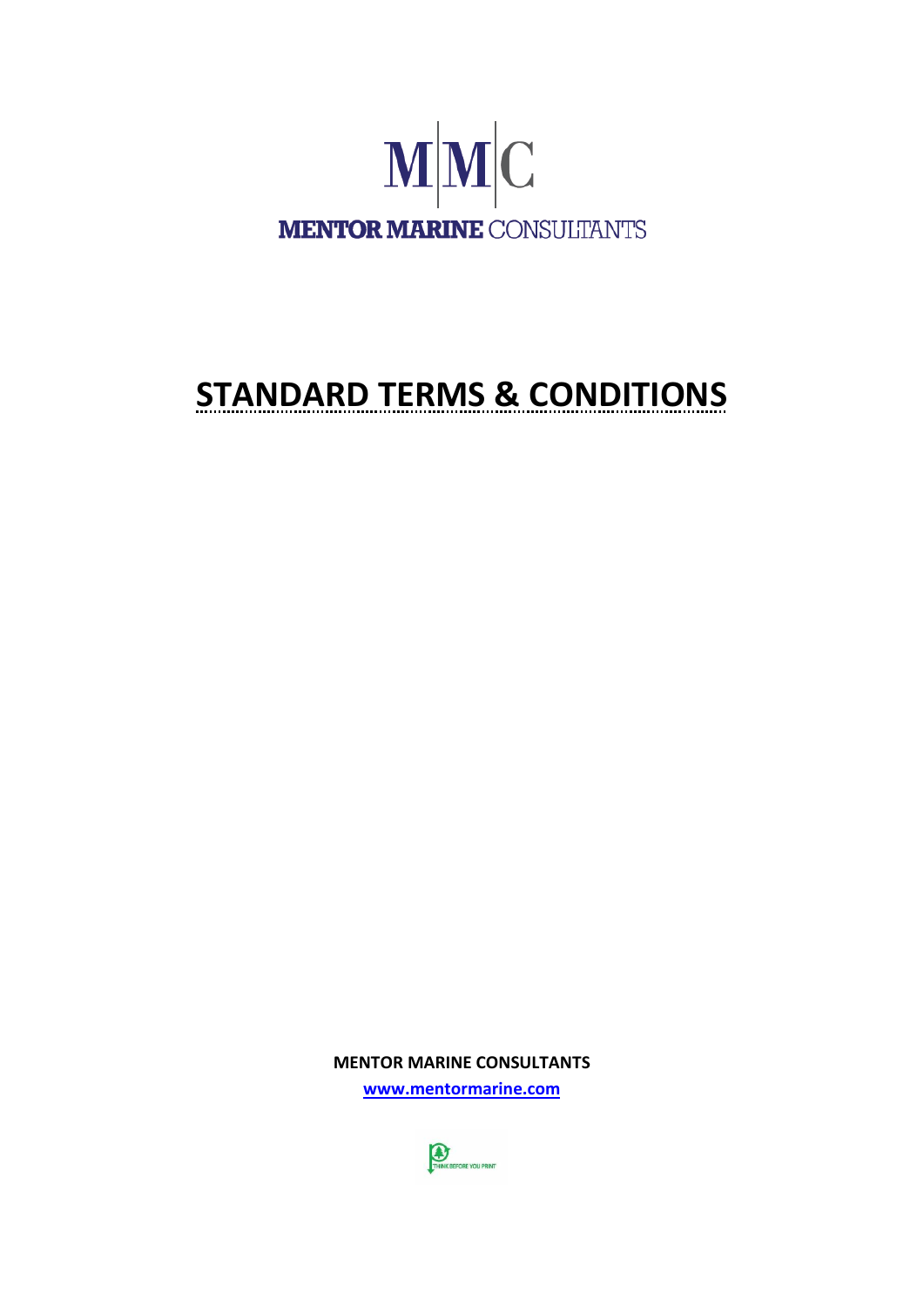

# **1. Definitions**

"Surveyor"/"Consultant" is the Surveyor/Consultant trading under these conditions. "Client" is the party at whose request or on whose behalf the Surveyor/Consultant undertakes surveying services.

"Report" means any report or statement supplied by the Surveyor/Consultant in connection with instructions received from the Client.

"Disbursements" means the cost of all reasonable photography , reproduction of drawings, diagrams, sketches and printing, duplicating and where applicable, electronic transmission fees, and all reasonable and appropriate expenses including travel, subsistence and hotel accommodation where an overnight stay is necessary.

"Fees" means the fees charged by the Surveyor/Consultant to the Client and including any value added tax where applicable and any Disbursements.

#### **2. Scope**

The Surveyor/Consultant shall provide its services solely in accordance with these terms and conditions.

#### **3. Work**

The Client will set out in writing the services which it requires the Surveyor/Consultant to provide. The Surveyor/Consultant will confirm in writing that it accepts those instructions or alternatively what services it will perform in connection with the Client's instructions. Once the Surveyor/Consultant and the Client have agreed what services are to be performed (the Services) any subsequent changes or additions must be agreed by both parties in writing.

#### **4. Payment**

The Client shall pay the Surveyor/Consultant's Fees punctually in accordance with these Conditions and in any event not later than 90 days following the relevant invoice date, or in such other manner as may have been agreed in writing between the parties. Any delay in payment shall entitle the Surveyor/Consultant to interest at 8% above the Base Lending Rate of the Bank of England prevailing at the time of default.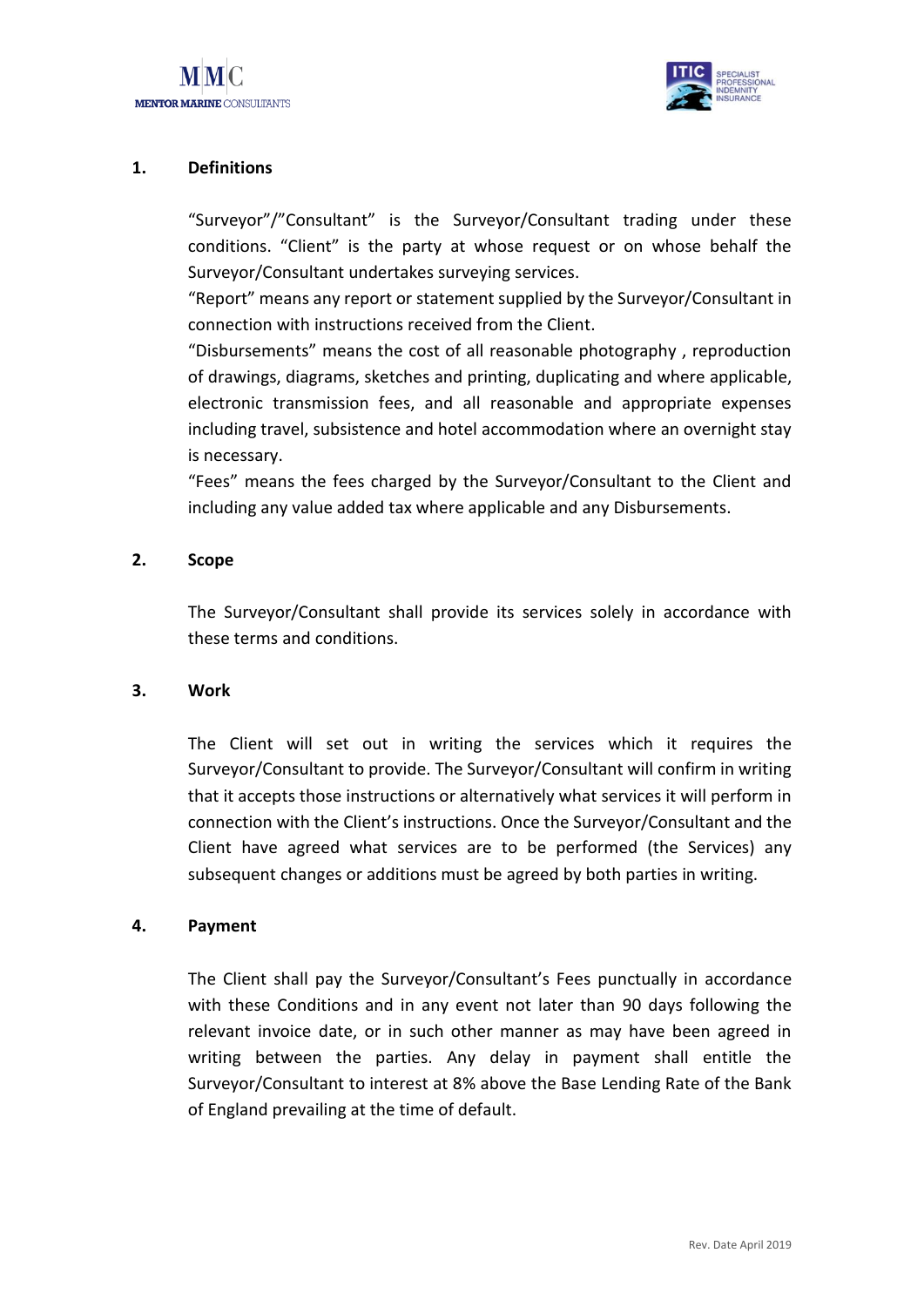

### **5. Obligations and Responsibilities**

**(a) Client:** The Client undertakes to ensure that full instructions are given to the Surveyor/Consultant and are provided in sufficient time to enable the required Services to be performed effectively and efficiently and to procure all necessary access for the Surveyor/Consultant to goods, premises, vessels, installations and transport and to ensure that all appropriate safety measures are taken to provide safe and secure working conditions. The Surveyor/Consultant shall not be liable for the consequences of late, incomplete, inadequate, inaccurate or ambiguous instructions.

**(b) Surveyor:** The Surveyor/Consultant shall use reasonable care and skill in the performance of the services in accordance with sound marine surveying/consulting practice.

**(c) Reporting:** The Surveyor/Consultant shall submit a final written Report to the Client following completion of the agreed Services describing the Surveyor's/Consultant's findings and the condition and/or quality of the object and/or purpose of the assignment, unless otherwise expressly instructed by the Client not to do so.

**(d) Confidentiality:** The Surveyor/Consultant undertakes not to disclose any information provided in confidence by the Client to any third party and will not permit access to such information by any third party unless the Client expressly grants permission save where required to do so by an order of a competent court of law.

**(e) Property:** The right of ownership in respect of all original work created by the Surveyor/Consultant remains the property of the Surveyor/Consultant.

**(f) Conflict of Interest/Qualification:** The Surveyor/Consultant shall promptly notify the Client of any matter including conflict of interest or lack of suitable qualifications and experience, which would render it undesirable for the Surveyor/Consultant to continue its involvement with the appointment. The Client shall be responsible for payment of the Surveyor/Consultant's fees up to the date of notification.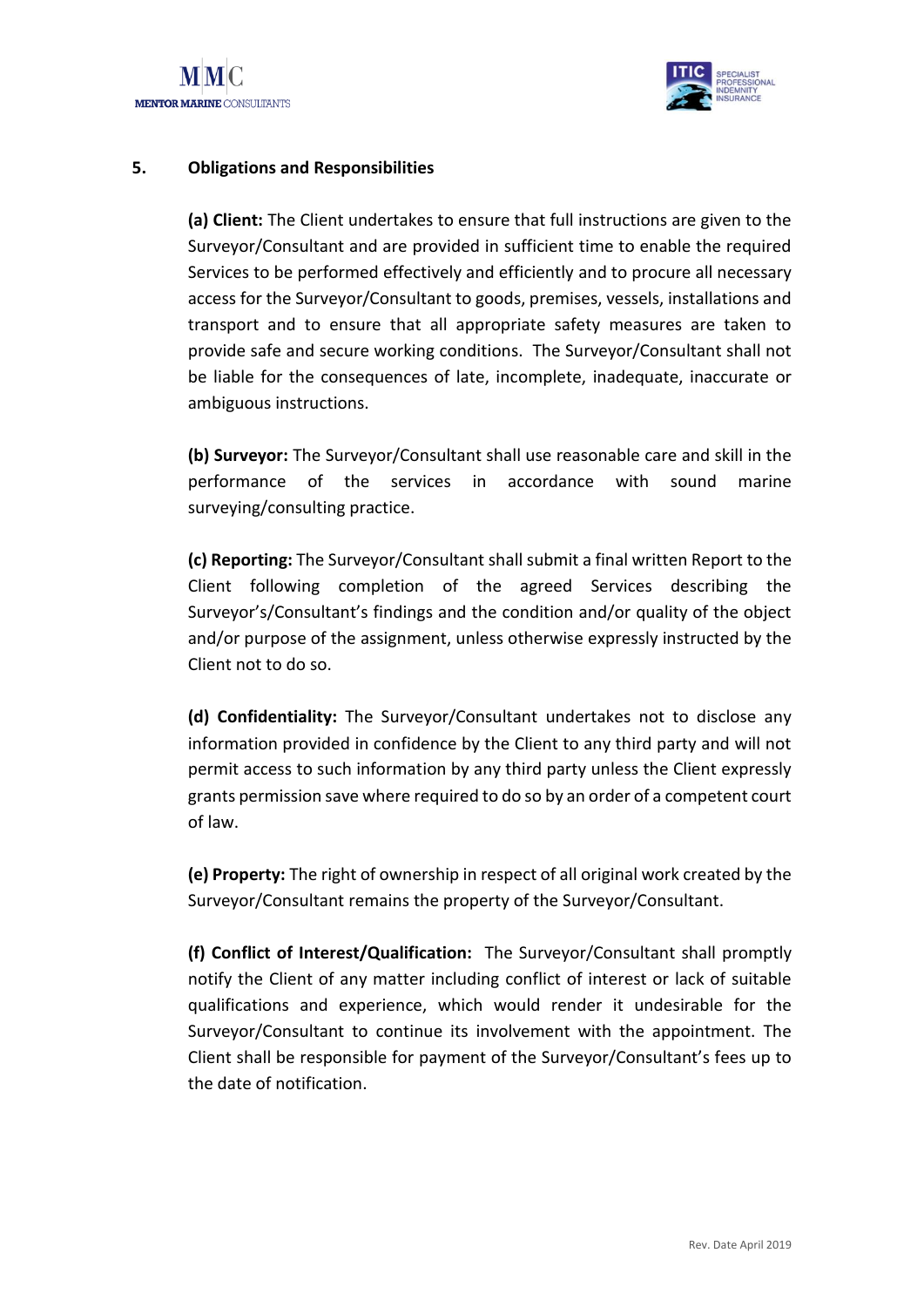

# **6. Liability**

**(a)** Without prejudice to Clause 7, the Surveyor/Consultant shall be under no liability whatsoever to the Client for any loss, damage, delay or expense of whatsoever nature, whether direct or indirect and howsoever arising UNLESS same is proved to have resulted solely from the negligence, gross negligence or wilful default of the Surveyor/Consultant or any of its employees or agents or subcontractors.

**(b)** In the event that the Client proves that the loss, damage, delay or expense suffered was caused by the negligence, gross negligence or wilful default of the Surveyor/Consultant aforesaid, then, save where loss, damage, delay or expense has resulted from the Surveyor's/Consultant's personal act or omission committed with the intent to cause same or recklessly and with knowledge that such loss, damage, delay or expense would probably result, the Surveyor's / Consultant's liability for each incident or series of incidents giving rise to a claim or claims shall never exceed a sum calculated on the basis of ten times the Surveyor's/Consultant's charges or €xx.xx whichever is the greater. *(Please ensure that a reasonable figure is placed here, taking into account your fees, the likely consequences of your mistake, your insurance cover etc.*  $-$  *the aim is to have a "reasonable" figure so that if it is challenged as being unreasonable, you will be able to justify it).*

**(c)** Without prejudice to (a) and (b) above, the Surveyor/Consultant shall not be liable for loss of or damage to physical equipment and property placed at its disposal by, or on behalf, of the Client however such loss or damage was caused by act or omission committed with intent to cause some or recklessly with knowledge that such loss or damage would probably result.

#### **7. Indemnity**

Except to the extent and solely for the amount therein set out that the Surveyor/Consultant would be liable under Clause 6, the Client hereby undertakes to keep the Surveyor/Consultant and its employees, agents and subcontractors indemnified and to hold them harmless against all actions, proceedings, claims, demands or liabilities whatsoever or howsoever arising which may be brought against them or incurred or suffered by them, and against and in respect of all costs, loss, damages and expenses (including, but not limited to, legal costs and expenses on a full indemnity basis) which the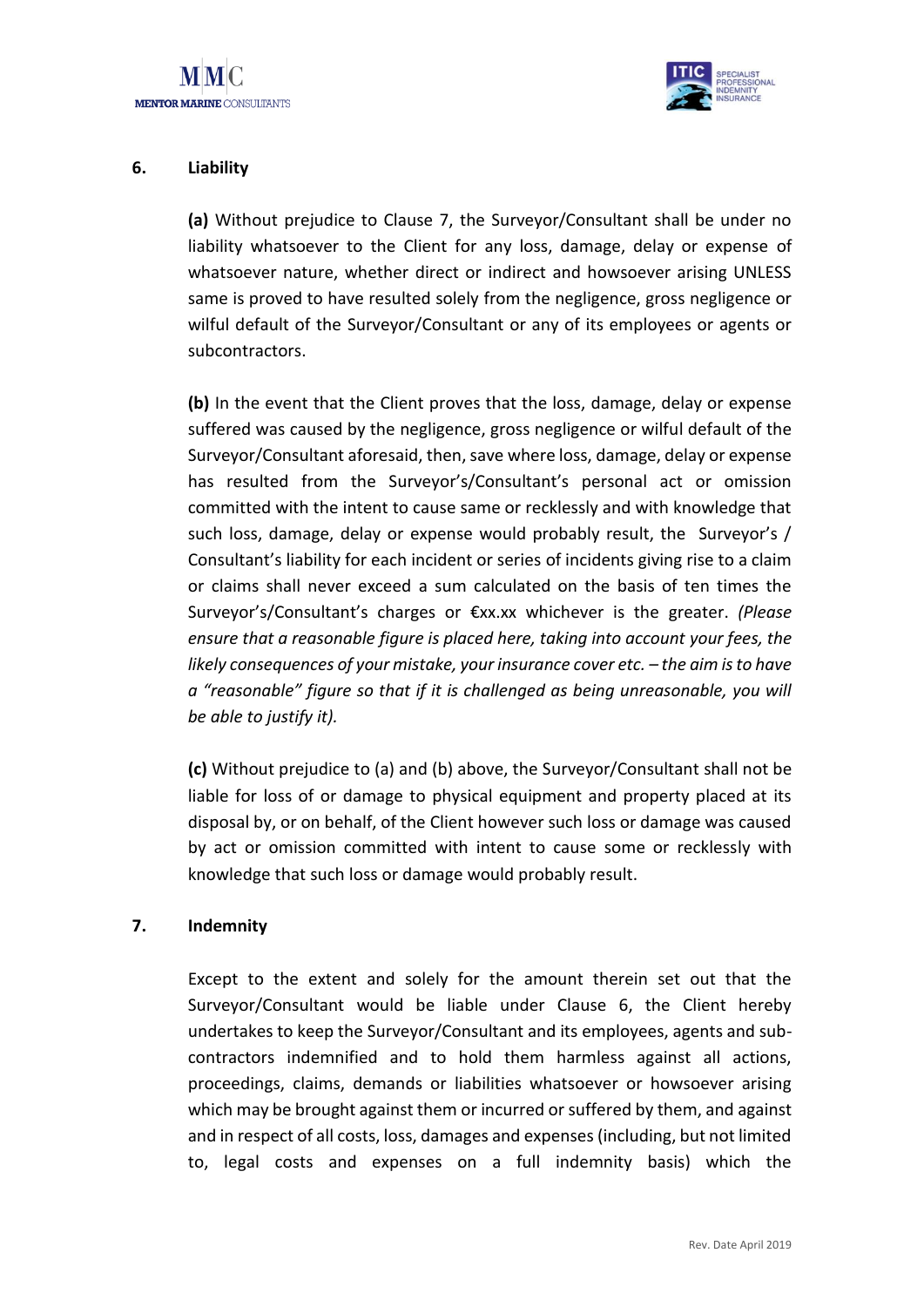

Surveyor/Consultant may suffer or incur (either directly or indirectly) in the course of the Services under these Conditions.

# **8. Force Majeure**

The Surveyor/Consultant and/or the Client shall not, except as otherwise provided in these Conditions, be responsible or have any liability for any loss, damage, delay or failure in performance hereunder arising or resulting from act of God (including, but not limited to earthquake, flood, tsunami, volcano, hurricane, tropical storm, cyclone, blizzard or other similar event), act of war, terrorist attack, nuclear contamination, seizure under legal process, epidemic quarantine restrictions, strikes, boycotts, lockouts, riots, civil commotions and arrest or restraint of princes, rulers or people. Following a force majeure event either party may serve notice on the other to terminate the agreement.

#### **9. Insurance**

The Surveyor/Consultant shall effect and maintain, at no cost to the Client, Professional Liability Insurance for such loss and damage for which the Surveyor/Consultant may be held liable to the Client under these terms and conditions.

# **10. Surveyor's/Consultant's Right to Sub-contract**

The Surveyor/Consultant shall have the right to sub-contract any of the services provided under the Conditions, subject to the Client's right to object on reasonable grounds. In the event of such a sub-contract the Surveyor/Consultant shall remain fully liable for the due performance of its obligations under these Conditions.

#### **11. Time Bar**

Any claims against the Surveyor/Consultant by the Client shall be deemed to be waived and absolutely time barred upon the expiry of one year from the submission date of the Report to the Client.